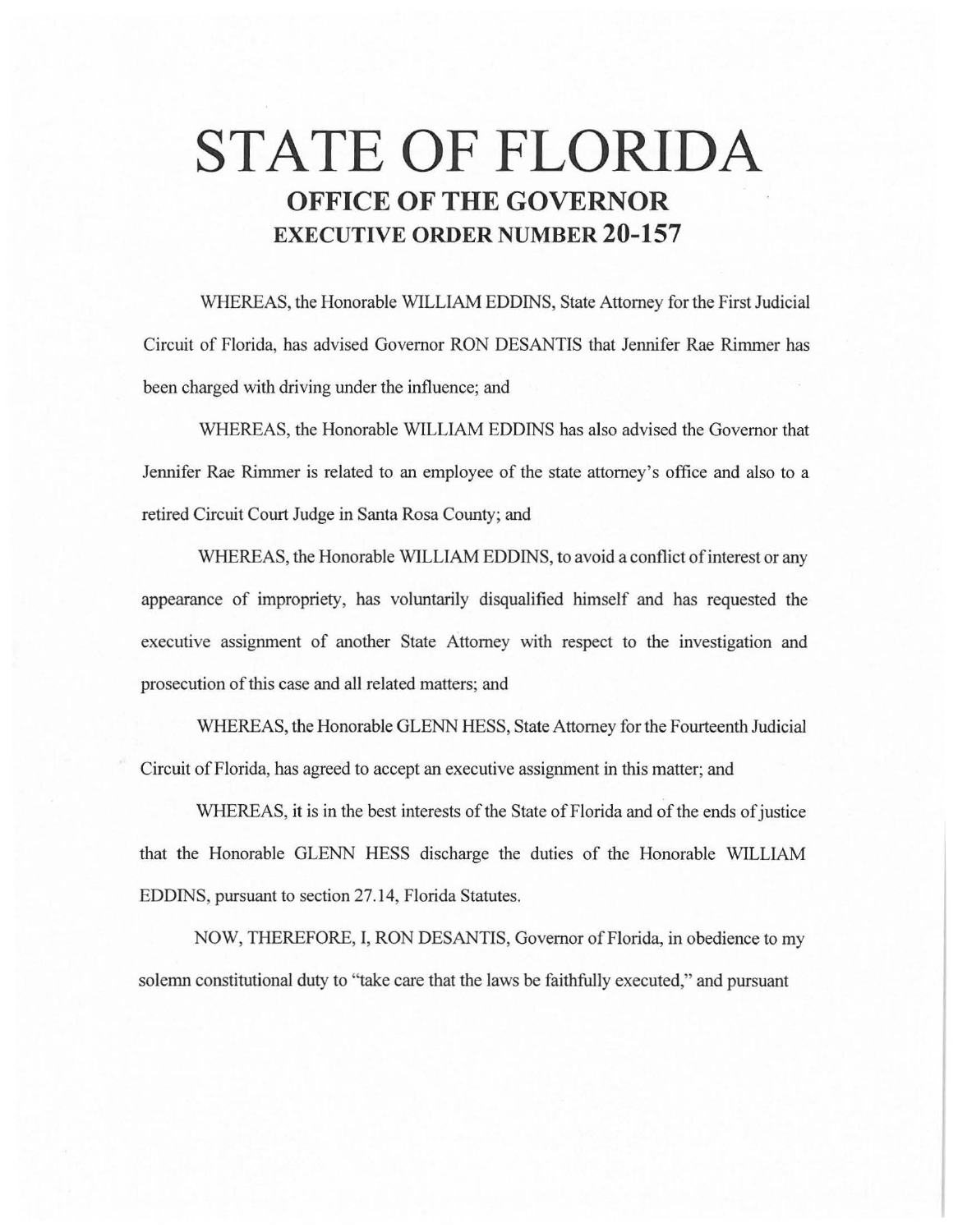to the Constitution and laws of the State of Florida, issue the following Executive Order, effective immediately:

## Section 1.

The Honorable GLENN HESS, State Attorney for the Fourteenth Judicial Circuit of Florida, referred to as the "Assigned State Attorney," is assigned to discharge the duties of the Honorable WILLIAM EDDINS, State Attorney for the First Judicial Circuit of Florida, as they relate to the investigation, prosecution, and all matters related to Jennifer Rae Rimmer. Section 2.

The Assigned State Attorney or one or more Assistant State Attorneys and Investigators, who have been designated by the Assigned State Attorney, shall proceed immediately to the First Judicial Circuit of Florida, and are vested with the authority to perform the duties prescribed herein.

## Section 3.

All residents of the First Judicial Circuit are requested, and all public officials are directed, to cooperate and render whatever assistance is necessary to the Assigned State Attorney, so that justice may be served.

## Section 4.

The period of this Executive Assignment shall be for one (1) year, to and including June 24, 2021.